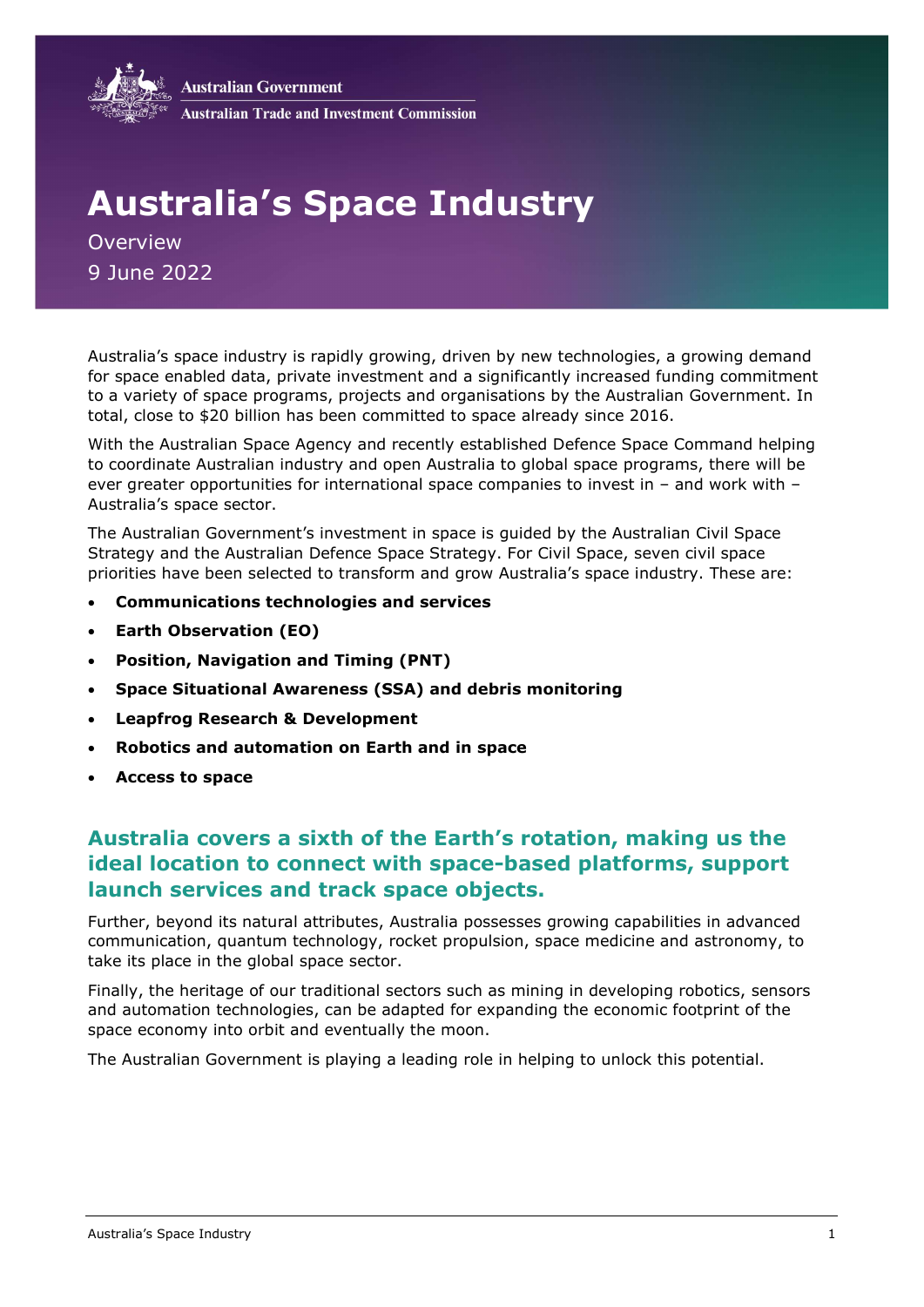# Establishing the Australian Space Agency, the Government set a goal to triple the size of the Australian space sector from an estimated AUD\$4 billion in 2016 to A\$12 billion and grow an additional 20,000 jobs by 2030.

To help facilitate this growth, the Government has committed over A\$2 billion to the civil space sector since 2018. This includes:

- A\$1.2 billion National Space Mission for Earth Observation,
- A\$450m+ to develop world leading satellite infrastructure through Geoscience Australia,
- A\$150 million to participate in NASA's Moon to Mars Artemis Program
- A\$15 million for space infrastructure to help build the local ecosystem
- A portion of the \$1.3 billion Modern Manufacturing Initiative, for which space is one of six priority areas

In addition to these civil investments, the Government has also committed A\$17 billion for the development of Defence space capabilities as part of the 2020 Force Structure Plan. This investment and planning provide Australian companies with the support to both maintain and upgrade existing capabilities, as well develop new capabilities that can solve problems domestically and service global partners.

The role of space in the broader economy is also increasingly central. For instance, according to the Australian Space Agency's **Earth Observation From Space Roadmap**, the Australian EO from space sector directly contributed \$283 million in value to the Australian economy and employed 1,570 people in 2020. The wider economic benefits attributable to EO data in Australia were estimated to be in the order of \$2.5 billion in 2020.

Through this growth in demand and strategic investments by government, the sector has been attracting growing investment over the past five years. Since 2017, approximately AUD\$900 million has been invested in Australian space organisations, approximately a third of which is in Venture and Angel funding. Moreover, space sector revenue as a whole reached AUD\$5.7 billion in 2020 and the total number of space jobs had reached 15,234, up from an estimated 10,000 in 2017.

## New investments in space capacity building

To help grow our capacity to develop space platforms for use across the public and private sectors, the Australian government is partnering with industry through mechanisms like the \$1.3 billion Modern Manufacturing Initiative to develop a series of projects that will enable the growth of the Australian space sector. These include:

- Australian Space Manufacturing Network (ASMN): The Government has awarded \$52 an under the Collaboration Stream of the \$1.3 billion Modern Manufacturing Initiative (MMI) for a consortium led by Gilmour Space Technologies to create a manufacturing and test hub and an advanced manufacturing facility to produce launch vehicles and satellites. The ASMN is a \$157 million project in total, that will also support the Bowen Orbital Spaceport in North Queensland, preparing its launch pad to fire rockets into orbit. Over the next five years, it's expected the project will support more than 850 new jobs, including 350 space manufacturers in highly skilled engineering and technical roles.
- Australian Space Manufacturing Hub: The Federal Government is contributing \$20 million to a consortium led by Fleet Space Technologies' to develop an Australian Space Manufacturing Hub under the Collaboration Stream of the MMI. To be located at Australian Space Park at Adelaide Airport, the project will receive a furth \$20 million from the SA Government and is valued at \$66 million in total. The ASMH is expected to create 221 local jobs, as well as more than 1000 others indirectly.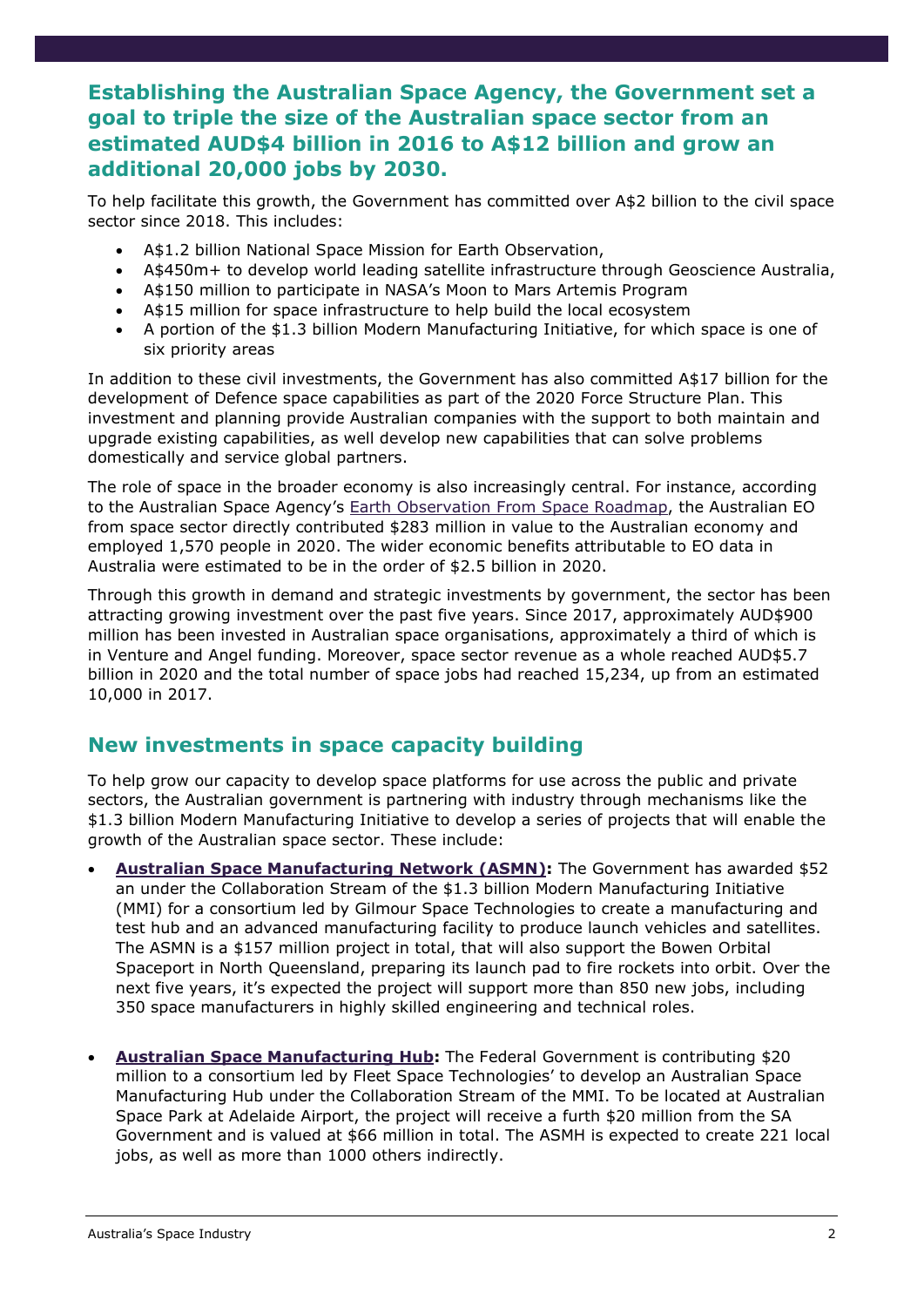- Australian Satellite Manufacturing Hub: The Government is investing \$23.6 million in a \$71.4 million the Australian Satellite Manufacturing Hub, jointly led by Electro Optic Systems (EOS) and Nova Systems under the MMI. The Hub will see manufacturing facilities built at the South Jerrabomberra Innovation Precinct outside Canberra and UTS Tech Lab at the Sydney Innovation and Technology Precinct based in Botany, NSW.
- **iLAuNCH Hub:** The Australian Government is contributing \$50 million as part of its Trailblazer Universities initiative to support the development of the University of Southern Queensland led 'Innovative Launch, Automation, Novel Materials, Communications, and Hypersonics' Hub, aka, the iLAuNCH Hub.

# Improving Access to Space

More than \$65 million is being injected to fast-track Australia's access to space. There are 4 main elements of this package:

- Spaceport development: \$32.3 million for the government to co-invest spaceports and launch sites across Australia.
- Support for spaceflights: the government will invest \$32.5 million to procure and provide spaceflights to get Australian technology into space sooner. This includes \$3.5 million for a national student space challenge.
- A framework for human spaceflight in Australia: this could make Australia a regional hub for commercial human spaceflight.
- Putting an Australian astronaut in space: the Australian Space Agency will negotiate with international agencies to send Australian astronauts into space. Its main priority will be identifying possible mission contributions to exploration that could support the exchange of Australian astronauts.

#### COMPETITIVE REGULATORY REFORMS

In March 2022 the Australian Government announced it will permanently remove fees for launch applications. This will let companies invest in the future with certainty and encourage more launches from Australia.

## Robust testing and accreditation infrastructure

In addition to the support for manufacturing, the Australian Government has also invested in bolstering the testing and accreditation ecosystem in Australia, supporting all aspects of the development cycle for space projects in Australia. These include:

#### ANU Advanced Instrumentation and Technology Centre – AITC (ACT)

The AITC is home to the **National Space Testing Facility (NSTF)**, which includes the Wombat XL Space Simulation Facility and is located at ANU's \$30 million AITC in Mount Stromlo in the ACT. The AITC possesses several space testing capabilities, including:

- $\triangleright$  Clean Room Facilities
- > Thermal and Vacuum Testing
- $\triangleright$  Vibration and shock testing
- $\triangleright$  EMC chamber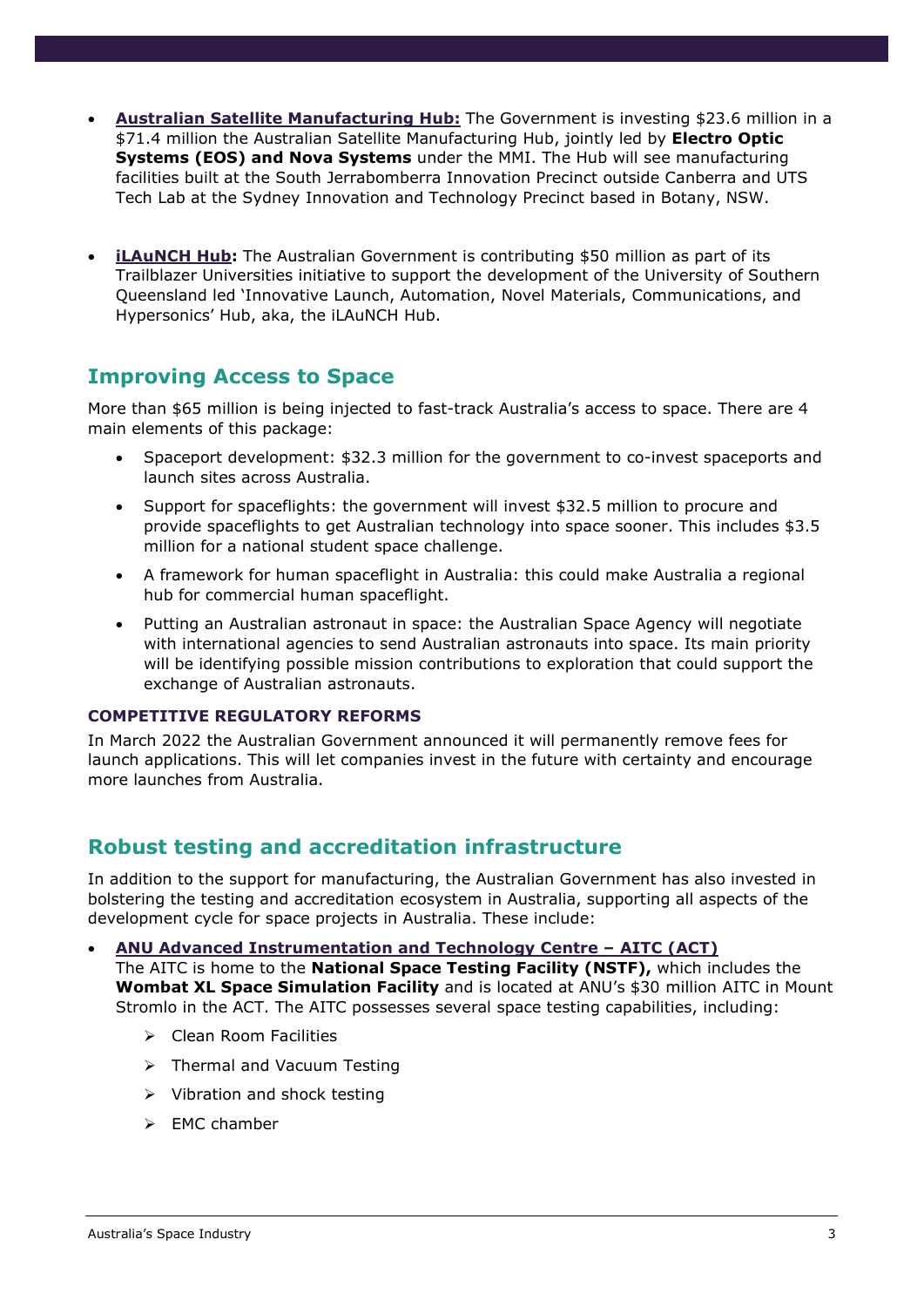The NSTF also includes the space radiation testing capability of the Heavy Ion Accelerator Facility (HIAF). It hosts Australia's highest energy ion accelerator which can be used to simulate the radiation environment found in space:

- $\triangleright$  Beams of ions of nearly any element can be accelerated, with maximum energies dependent on the species (e.g., protons up 28 MeV, iron up to 200 MeV).
- $\triangleright$  Suitable for testing device robustness, single event effects in electronics, energy loss in shielding materials, and space radiobiology.
- $\triangleright$  Access to cutting-edge mechanical workshops and outstanding technical design capabilities for tailoring testing and experiments.

## Australian Nuclear Science and Technology Organisation (ANSTO)

ANSTO is home to radiation testing facilities that are well-suited for testing small biological or pharmaceutical samples. In addition, ANSTO's facilities include materials testing for extreme environments, and advanced manufacturing capabilities. Modifications (eg new mounting devices, addition of beamlines and beam/source types) are required in order to enable standardised space payload hardness testing.

#### Australian Space Automation AI and Robotics Control Complex – SpAARC

SpAARC is a world-class facility in Australia that trains, tests and controls remote and autonomous operations in space and other harsh environments, and a world-recognised commercial facility for innovation, security and collaboration. SpAARC is a multi-user facility operated by Fugro Australia, providing accessible infrastructure for transposing current Australian robotic expertise into the space environment. The demonstration and test facility will support software simulation of space vehicles, space robotic systems, and planetary exploration systems, including orbital mechanics and simulated communication links with time delays.

#### Australian Space Data Analysis Facility - ASDAF (WA)

Opened on 26 May 2021, the ASDF was delivered by WA's Pawsey Super Computing Centre to provide SMEs and researchers with data analysis capability for agriculture, mining, emergency services and maritime surveillance using Earth Observation and Space Situational Awareness data. The ASDAF is now calling for Expressions of Interest (EOI) for relevant projects from SMEs and researchers. Successful projects will facilitate the growth of Australian industries through the access and utilisation of space related data, such as earth observation data, as well as leveraging training and knowledge building to ensure sustainable growth.

### Space Tracking facilities upgrade (TAS)

in July 2021 a partnership was announced between the Tasmanian Government, the University of Tasmania (UTAS) and **HENSOLDT Australia** - to Tasmania in developing Space Domain Awareness (SDA) capabilities in the monitoring of satellites and space debris. The partnership will see the development of new facilities to allow for precision tracking of satellites and spacecraft for orbit and de-orbit tracking.

#### Mission Control/Australian Space Discovery Centre (Adelaide, SA)

A Mission Control Centre for small and medium enterprises (SMEs) and researchers to control small satellite missions. This will enable real-time testing and opportunities to improve satellite technology. Saber Astronautics, a company with space bases in Sydney and Boulder, Colorado, won the contract to deliver the project. It opened on 31 March 2021.

#### QUT Lunar Testbed

Queensland University of Technology (QUT) has received \$1.2 million in new Australian Research Council (ARC) funding and a green light to build Australia's largest covered outdoor facility for testing equipment, robotics and materials processing techniques in realistic Moon, Mars and asteroid conditions. The 20  $\times$  10 metre lunar testbed will be capable of simulating different planetary environments to support robotics, sensing and other research applied to space.